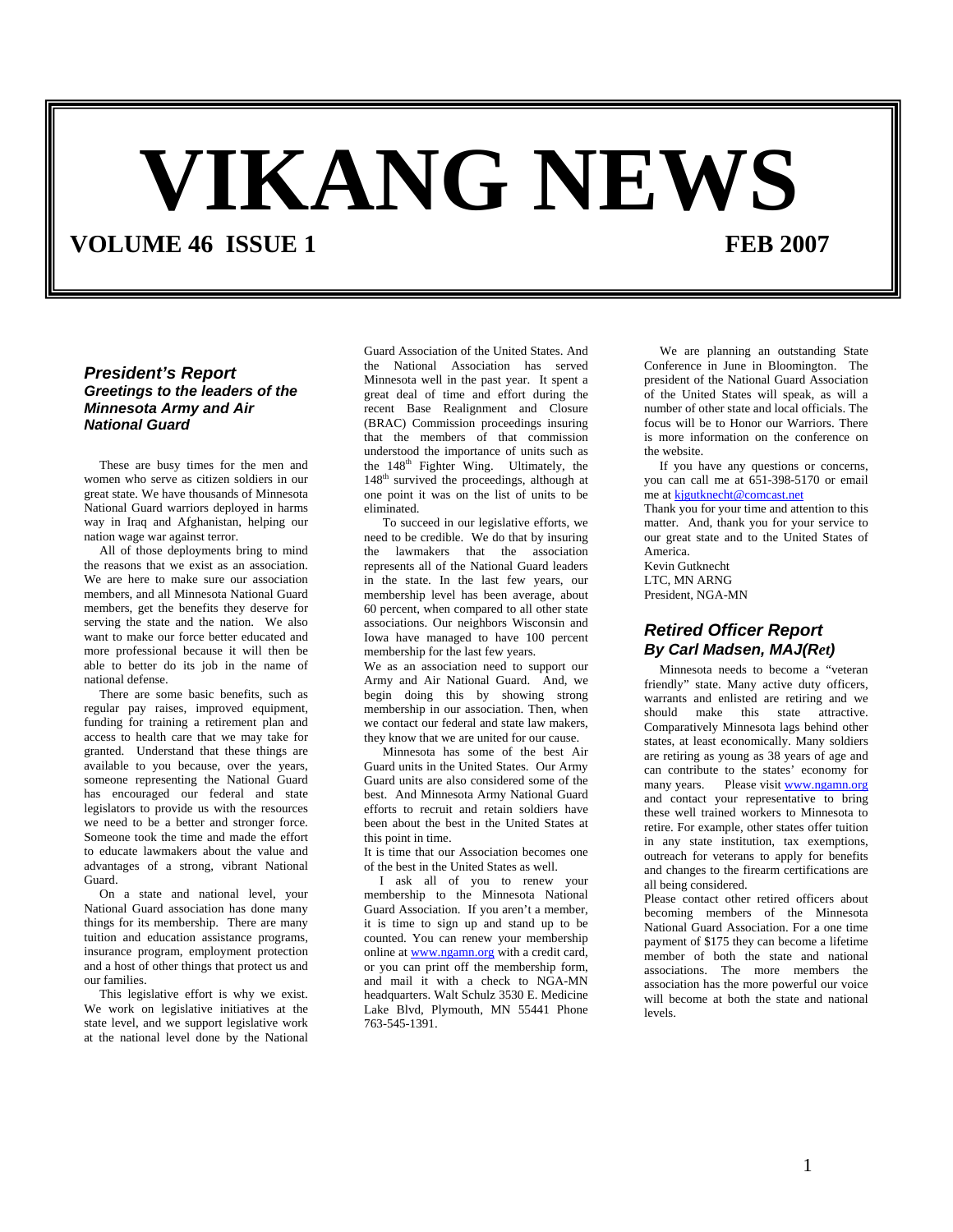# **133rd AIRWING By Maj Paul A. Jacobson**

 Well, a lot has happened over the past few months here at the 133AW.

In November, our wing commander, then Col Tim Cossalter moved downtown to become the new ATAG for Air and were promoted to General. Replacing him at the 133rd was Col Greg Haase. Col Haase no more than took command of the wing in December when he deployed with approximately 160+ people in the wing on an AEF rotation to Afghanistan with three of our C-130's. He has been replaced by Acting Wing Commander Col Bob Cayton until his return in April.

Meanwhile, since last fall, the wing has deployed 40+ individuals in support of Operation Jump Start including Mission Support Group Commander Col Jim Daugherty beginning last fall and continuing through this year. People involved in OJS are performing between 30 and 120 day tour in the sunny confines of the southwestern border.

The wing also held its annual award ceremony in December including prominent attendees as the Adjutant General, Maj. Gen. Larry Shellito and others from state staff. The special speaker was Governor Tim Pawlenty, and an inspiration year in review was provided by new Wing Commander Col Greg Haase. The noteworthy recognition taking place during the ceremony was the awarding of the Outstanding Airman of the year awards for the wing. This year the selectees were, SSgt (then SrA) Stephen Turner from the  $210<sup>th</sup>$  Engineering Installation Squadron (located at the 133rd)

for Outstanding Airman of the Year, TSgt Apryl Wagner from the 210th Engineering Installation Squadron for Outstanding Non Commissioned Officer of the Year, and Master Sgt. Nate Roen from the 208th Weather Flight for Outstanding Senior Non Commissioned Officer of the Year. It should also be noted that these three also won the competition at the state level and had their names forwarded to the national competition.

 Also in December, Lt Col Terry Seiben moved from being the Military Personnel Flight Commander to the position of Anti Terrorism Officer stationed out at the base. He was replaced by Lt Col Loren Hubert who was the previous  $210<sup>th</sup>$  Engineering Installation Squadron Commander.

Finally, the 133rd will be hosting the Fun Run that will be held during the state conference in Bloomington and we look forward to as many able and willing participants ready to run. More information on this will be available at a later date when conference material is published.

## **Troop Command By MAJ Gary Mundfrom**

The 84<sup>th</sup> Troop Command has experienced a tremendous amount of change over the past several months. In September and October 2006, the Troop Command HQs relocated from Roseville to Minneapolis. This was a very positive move for our unit and its soldiers. At the same time, the Brigade welcomed a new commander, COL Jeff Bertrang. COL Bertrang came to Troop Command after

completing a successful tour as the  $34<sup>th</sup>$ Division G3. Less than a month later, Troop Command added two units to the Brigade – the 434<sup>th</sup> Chemical Company, commanded by Captain Brian Matzek and E Battery 151<sup>st</sup> Field Artillery (Target Acquisition Battery) commanded by Captain Paul Albers.

 In December, the Brigade HQs hosted the Salvation Army's Operation Toyshop. Over 1,000 needy families from the community received support in the form of toys and gifts just in time for Christmas. In January both Battalions within the Troop Command<br>had changes in command. Lieutenant had changes in command. Colonel Scott St. Sauver assumed command of the 151st Field Artillery Battalion and Major Daniel Hoben assumed command of the 682<sup>nd</sup> Engineers.

Concurrent with all of these changes in commanders and headquarters locations, the Troop Command has been planning and preparing for a new homeland security mission. The Brigade is in the early stages of manning, equipping, and training a 186 soldier and airman CBRNE (Chemical, Biological, Radiological, Nuclear and High-Yield Explosive) Enhanced Response Force Package (CERFP). This is a joint mission, with the Army National Guard providing command and control, decontamination, and search and extraction elements. The Air National Guard will provide a medical support element. This unit will be a followon force to first responders in an emergency, trained and equipped to be able to work alongside or support civilian agencies until FEMA and other federal assets can arrive. The concept is a natural fit for the Guard, as one of our primary missions has always been homeland security.

| <b>CHANGE OF INFORMATION FORM</b>                                |       |                     |      |  |  |  |  |  |  |
|------------------------------------------------------------------|-------|---------------------|------|--|--|--|--|--|--|
| <b>NAME</b>                                                      |       |                     |      |  |  |  |  |  |  |
| <b>RANK</b>                                                      | First | Middle              | Last |  |  |  |  |  |  |
| <b>ADDRESS</b>                                                   |       |                     |      |  |  |  |  |  |  |
| Street or PO BOX<br>APT#                                         |       |                     |      |  |  |  |  |  |  |
| <b>CITY</b>                                                      |       | STATE<br><b>ZIP</b> |      |  |  |  |  |  |  |
|                                                                  |       |                     |      |  |  |  |  |  |  |
| Mail To: EXC DIR 3530 East Medicine Lake Blvd Plymouth, MN 55441 |       |                     |      |  |  |  |  |  |  |
|                                                                  |       |                     |      |  |  |  |  |  |  |
|                                                                  |       |                     |      |  |  |  |  |  |  |
|                                                                  |       |                     |      |  |  |  |  |  |  |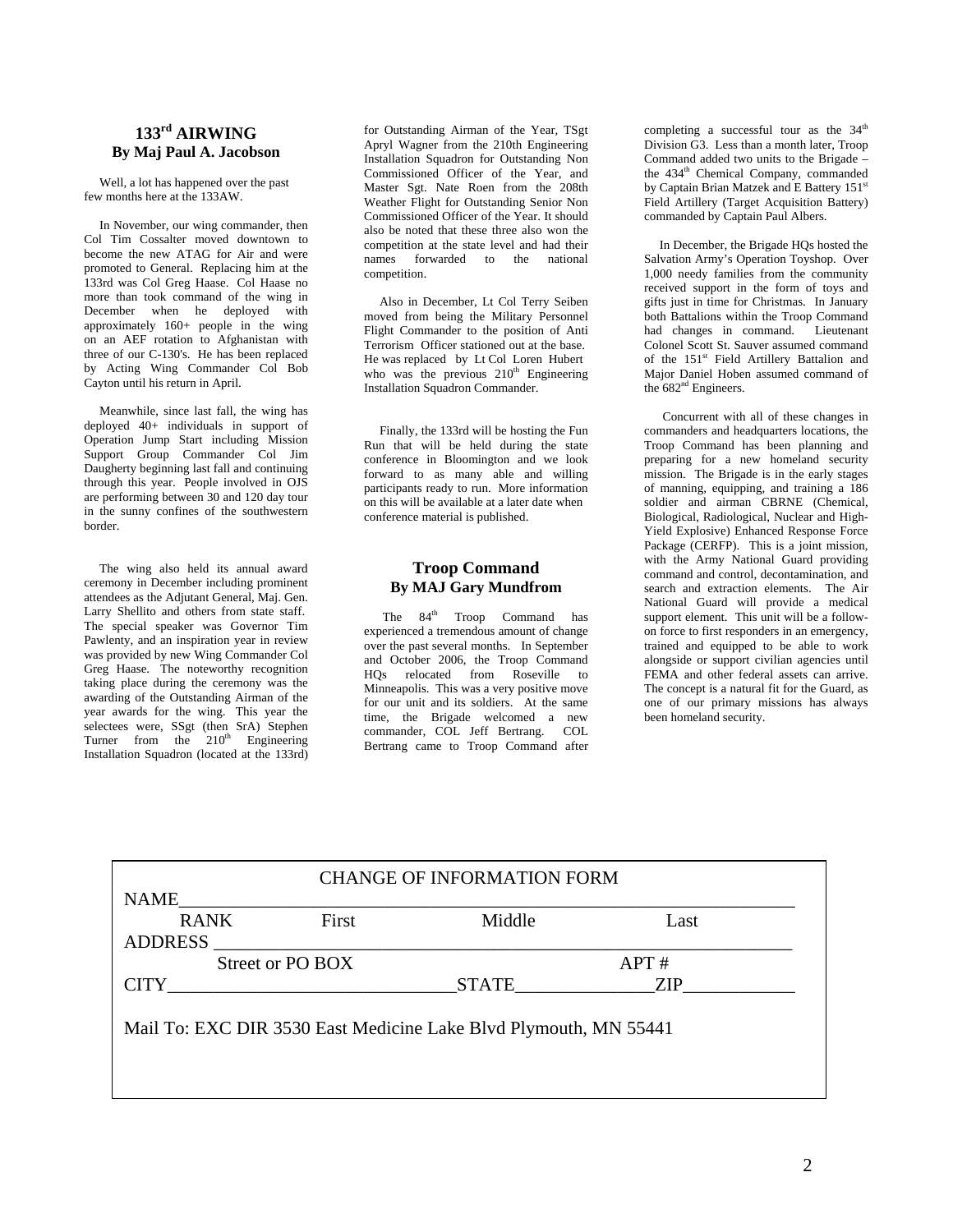## **Warrant Officers By CW5 Tom Novak**

 Under the mentorship and professional guidance of Course Manager CW2 Tina Stalboerger, Minnesota's RTI graduated 10 soldiers in its first Warrant Officer Candidate School.

They already have started WOCS Class #2 with 11 candidates. We are on of thirteen states involved in the training. It is incumbent upon all Guard Officers, Warrant Officers, and Non-Commission Officer's to help recruit candidates for WOCS Class #3 which will begin this fall. If you have interested soldiers and need further information regarding enrollment and/or qualifications to become a Warrant Officer, please contact CCWO Thomas V. Novak, ([Tom.Novak@co.dakota.mn.us\)](mailto:Tom.Novak@co.dakota.mn.us), or CW2 Tina Stalboerger at ([Tina.Stalboerger@us.army.mil\)](mailto:Tina.Stalboerger@us.army.mil).

We are also looking for a few good Warrant Officers to step up and volunteer to become involved with the course. Instructors and Cadre are needed to ensure the long-term success of the program. Minnesota has always been a leader throughout the guard and, with your help, will continue to lead. As you all know, this is a critical time for us to tell the Warrant Officer story. Now is the time to step forward and assist.

The process of planning a Warrant Officer one-day meeting to discuss issues that affect all of us is underway. If you have any items you would like reviewed, please contact me directly.

# **Division / Separates MAJ Ken Porter**

Soldiers of the 34<sup>th</sup> Infantry "Red Bull" Division have completed their first full year of transformation and continue to fill the ranks of all the new MOS/AOCs required. These specialties, some of them taking up to 18 months to become qualified, have proven difficult to fill but the battle continues to fill these positions. There used to be a time when it was difficult to fill company grade positions, now with transformation from our perspective, it is difficult to fill field grade positions. Lieutenants can be filled through some commissioning source, but to get qualified field grade officers takes much time. The dedicated officers of the 34<sup>th</sup> ID continue to step up, as we gradually fill the

ranks for our field grade positions. We know this is difficult on families and employers make sure you thank them for their support and do it often.

This past year, I am sure you are aware the Republican National Convention will be held at the Xcel Energy Center in St. Paul around Labor Day  $2008.34^{\text{th}}$  ID stands ready to support JFHQ-MN in planning, training, and executing to ensure a safe and successful RNC. This operation will give us an opportunity to work with other parts of the Government and look forward to the challenge

## **"All Things Considered" By W. D. Schulz/Executive Director**

The annual state conference will be held 1 – 3 June at the Holiday Inn Select (International Airport Hotel) 3 Appletree Square, Bloomington 55424. Registration form enclosed in the Vikang Newsletter, or registration is available on-line at ngamn.org.

 Please take time to read the information on State Sponsored Life Insurance **(SSLI)** statement elsewhere in this newsletter, provided by R. Austin Jenkins, CLU, Bus. 1- 800-633-8333 or email: ajenkinsclu@cs.com.

I had the privilege to attend the National Guard Executive Directors Association (NGEDA) meeting 21 – 24 January in San Juan, Puerto Rico. One of the accomplishments of this conference is to make preparations for 129<sup>th</sup> NGAUS Conference to be hosted in San Juan, Puerto Rico, 25 – 27 August 2007. I have reserved 40 rooms plus hospitality room at the Caribe Hilton. Room cost is  $$150 + tax$ . Make your plans now, there is a registration form elsewhere in this newsletter, you can make your reservations now. American Airlines is offering a five percent (5%) discount on airfare to San Juan, Puerto Rico for the 129<sup>th</sup> NGAUS General Conference. You must use Authorization Number A6987AG when making reservations. You can book on – line at **[www.aa.com](http://www.aa.com/)** for AA/AE flights only. Use the authorization number above as the aa.com discount code. You may also call American Airlines Meeting Service Desk at 1-800-433- 1790 for assistance with reservation and ticket purchase.

#### **DO YOU SUPPORT YOUR NATIONAL GUARD?**

The organizations that act in your behalf to retain a viable combat ready force are the NGAMN and NGAUS. Your membership in these two organizations makes it possible for

them to work for your military goals at both the state and national level. Are you doing all you can to make sure that your National Guard is, and remains a viable combat ready force in your state and nation? End strength, force structure, and up to date equipment remain top priorities in today's era of budget cutbacks throughout the military community. Remember, the only people who can tell our legislators and fellow citizens what we do best and how ell we do it, is you and me, members of the Minnesota National Guard Association. Our membership is currently at twenty eight percent (28 %).

#### **Listed below are the Retired Life Members both State and National members in 2006** Beutler, Robert E. (MAJ0

Harris, Neil P. (MAJ) Rasmussen, Susan L. (LTC) Diet, Carl D. (COL) Neihart, Kenneth Rupp, Robert (COL) Halverson, James L. (Col) Ostapenko, Nicholas (BG) Teneycj, Leslie N. (CW4)

#### **Active State Life Members in 2006**

Schue, Scott M. (Maj) Stewart-Randall, Angela (MAJ) Vavra, Mark A. (Maj)

We had Forty Nine (49) new members of the association in 2006

#### **The following have become Retired State and National Life members in 2007**

Chilson, Ann L. (CPT) Klavetter, William E. (MAJ) Reuter, Robert A. (CW5) Culbert, Edwin C. JR. (MAJ) Nelson, Charles H. (Lt Col) Holgate, Aaron B. (MAJ) Peterson, Rodney R. (Lt Col)

**We have one (1) new Active Life State and National Member for 2007** Evenson, Rhonda M. (MAJ)

#### **JUST TO KEEP IN TOUCH**

As you are receiving the Mar 07 newsletter hard copy, the NGAMN would like to request your e-mail address from all members and none members for future publications of the Vikang newsletter, please e-mail to excdir2@aol.com.

#### **WE COULD USE YOUR HELP**

If you would like to become a Corporate Member or if you know of a Corporation that is interested, please contact W.D. Schulz at 763-545-1391 or email: excdir2@aol.com.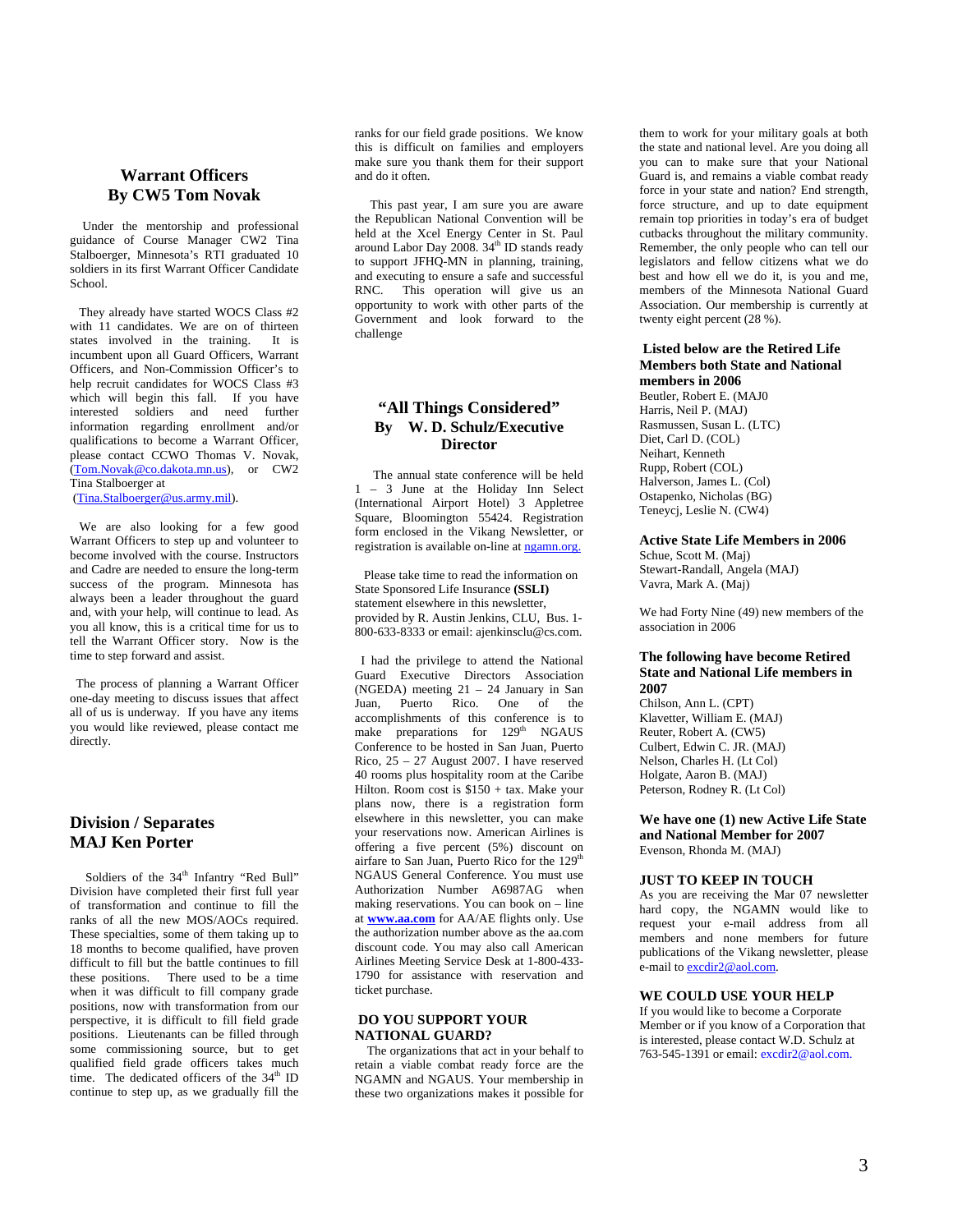#### **State Sponsored Life Insurance (SSLI)**

The National Guard Association of Minnesota sponsors five different Group Life Insurance Policies in the Minnesota National Guard SSLI Program. Every year hundreds of members apply to protect themselves and their families with SSLI. The following is a brief description of each plan.

1. **The USBA Level to Age 50 Group Life Plan, underwritten by New York Life\*,** is designed for members and spouses under age 45. The plan features high coverage from \$100,000 to \$250,000 in units of \$50,000. Coverage amounts are designed to remain level to age 50. At age 50, benefit amounts begin to reduce. Premium rates, although not guaranteed, are designed to remain level to age 70. Example, the current premium for a non smoker member insured at age 30 for \$100,000 is \$6.50 per month (cost less than SGLI for the same amount of coverage. For information on SGLI go to www.va.gov).

**2. The AFBA Better Alternative group life policy, underwritten by Five Star Life Insurance Company**, is designed for members and spouses under age 50. The plan provides high coverage up to \$250,000 for a very low cost. Premium rates, although not guaranteed, are designed to remain level to age 50. Example, the current premium for a non smoker member insured at age 30 for \$250,000 is \$16.00 per month (cost less than SGLI for the same amount of coverage. For information on SGLI go to www.va.gov). At age 50 and age 60 the premium increases. The coverage is designed to remain level to age 70.

**3. The USBA Lean 15 Group Life Plan, underwritten by New York Life \***, can provide an alternative to VGLI when a member is separating. Coverage is available to members and spouses from \$100,000 to \$500,000 in \$25,000 units. This plan features competitive rates that, although not guaranteed, are designed to remain level for 15 years. "Preferred" rates are also available to members who meet the highest underwriting standards. Example – the current premium for a non smoking male member, insured at age 50 for \$250,000, is \$80.63 per month. The current "Preferred" rate for the same individual is \$60.63 per month.

The USBA Generation 3 Group Life Plan, underwritten by New York Life\* is a blended group life insurance plan that is available to both members and spouses. It combines Whole Life with Decreasing Term to provide a level coverage amount and affordable level rate that although not guaranteed, is designed to remain level for life. Example – the current premium for a non smoking male member, insured at age 50 for \$25,000 of coverage is \$24.09 per month.

**5. The Militia Insurance Trust (MIT) Group Life Plan, underwritten by New York Life\*,** has been available to Minnesota National Guard members for over 25 years. This is a "basic" family plan. A member under age 60 may obtain \$10,000 on themselves, \$5,000 on their spouse and \$5,000 on their children for a current monthly premium of \$7.16. Premiums, while not guaranteed, are designed to remain level to age 70. Claims are normally paid in 24 to 48 hours. Benefits reduce by 50% at age 60 and may be renewed to age 70.

We have many members applying for coverage under 3 of the above Plans - what NGAMN calls the Jumbo Option; i.e.; \$250,000 of coverage under the USBA Level Age 50 Plan; \$250,000 of coverage under the AFBA Better Alternative Plan; and \$10,000 coverage under the MIT Plan.

All of the SSLI Plans cover members while in the National Guard, including deployments, and can be retained when separating from the National Guard.

\*All USBA Group Life Plans and the MIT Group Life Plan are underwritten by New York Life Insurance Company 51 Madison Ave NY, NY 10010 (Policy Form GMR).

To obtain an Application Form and a Brochure with complete Plan information (including eligibility, benefit provisions, premium rates, limitations & termination provisions, etc) please call the Plan Administrator at 1-800-633-8333.

June 1-3rd. The event will include a

| Business Meeting with a working<br>lunch, Spouses' luncheon with fashion<br>The 103rd Minnesota National                                                                                                                                                                                                                     |                                                                   |
|------------------------------------------------------------------------------------------------------------------------------------------------------------------------------------------------------------------------------------------------------------------------------------------------------------------------------|-------------------------------------------------------------------|
| show/informational services session all<br><b>Guard Officer Association</b><br>followed by our formal ball, and a<br>Conference "Honoring Warriors"<br>Sunday morning Chaplains prayer<br>will be held at the Holiday Inn<br>breakfast. Our Guest Speaker is<br>Select in Bloomington, MN<br>President of NGAUS MG R. Martin | call/email<br>trista.martinson@us.army.mil or $612-$<br>845-7036. |

Disclaimer- "The Minnesota National Guard Association Newsletter is published for members of the Minnesota National Guard Association. It is not an official publication. Opinions expressed do not necessarily represent those of the Adjutant General, the Minnesota National Guard or the State of Minnesota."

#### **NGAMN PLANNING CALENDAR AS OF 29 FEBRUARY 2007**

| 1-3 June 2007                  | 102 <sup>nd</sup> NNUAL STATE CONFERENCE - BLOOMINGTON, MN |
|--------------------------------|------------------------------------------------------------|
| <b>29 JULY - 4 AUGUST 2007</b> | WEEK 1 YOUTH CAMP AT CAMP RIPLEY                           |
| 5 AUG-11 AUG 2007              | WEEK 2 YOUTH CAMP AT CAMP RIJLEY                           |
| <b>25-27 AUGUST 2007</b>       | 129TH NGAUS ANNUAL CONFERENCE - SAN JUAN, PIERTO RICO      |
| <b>23-25 AUGUST 2008</b>       | 130TH NGAUS ANNUAL CONFERENCE - BALTIMORE, MD              |
| <b>11-13 SEPTEMBER 2009</b>    | 131 <sup>ST</sup> NGAUS ANNUAL CONFERENCE - NASHVILLE, TN  |

Umbarger. We look forward to a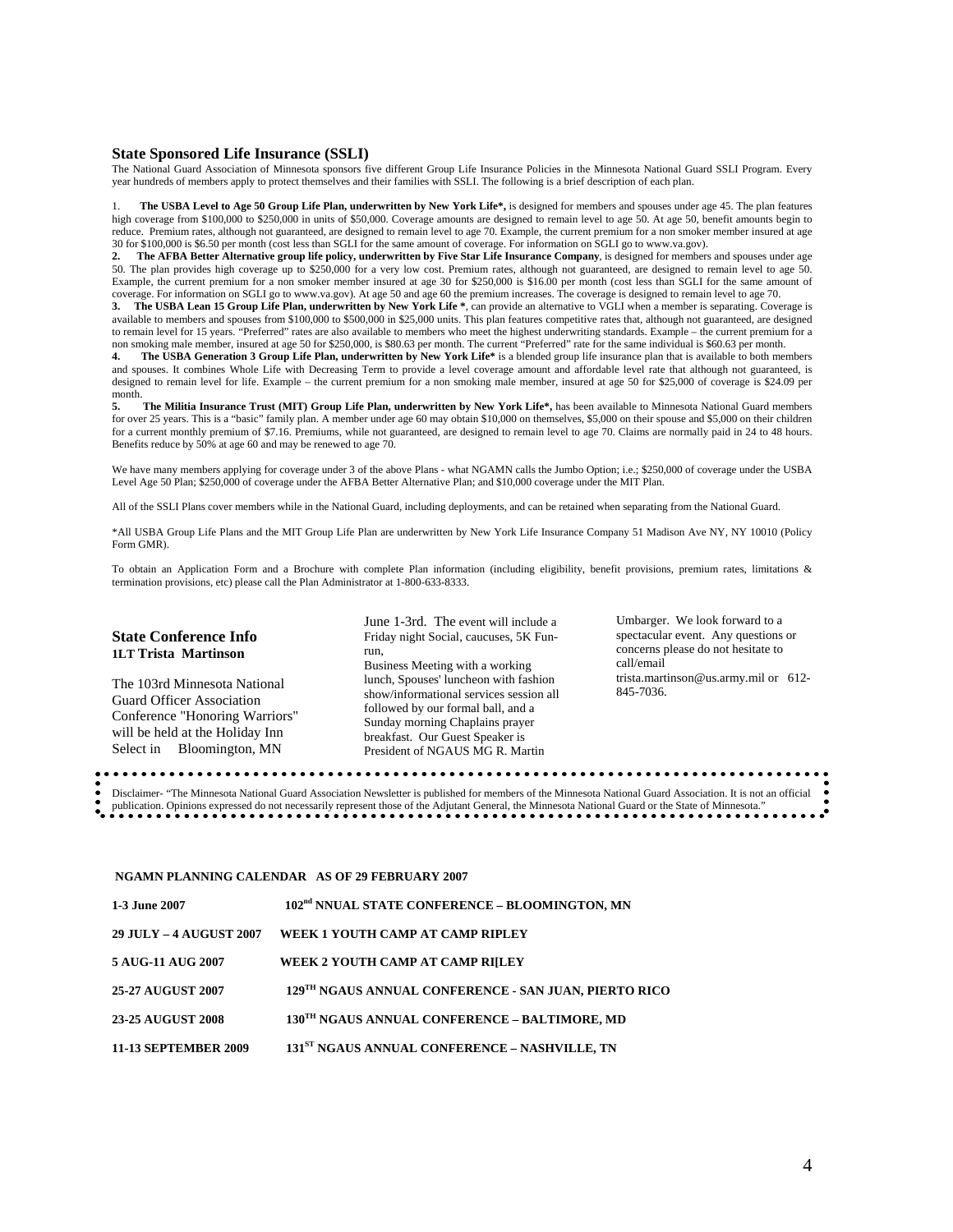# **REGISTRATION FORM MINNESOTA NATIONAL GUARD OFFICER ASSOCIATION 102nd GENERAL CONFERENCE 1 – 3 June Bloomington, Minnesota**

You may register by via credit card on the **Secure** NGAMN website **[www.ngamn.org.](http://www.ngamn.org/)** If you would rather register via mail please follow the following steps

# **STEP ONE: Reserve your Room**

Rooms are set aside at the Holiday Inn Select (International Airport Hotel) 3 Appletree Square, Bloomington 55425

Call for the MN National Guard Officer Convention rate of \$82 + tax Suite \$102 + tax before May 1st, 2007 at **952-876-8659** 

# **STEP TWO: PROVIDE YOUR CONTACT INFO:**

\_\_\_\_\_\_\_\_\_\_\_\_\_\_\_\_\_\_\_\_\_\_\_\_\_\_\_\_\_

\_\_\_\_\_\_\_\_\_\_\_\_\_\_\_\_\_\_\_\_\_\_\_\_\_\_\_\_\_

\_\_\_\_\_\_\_\_\_\_\_\_\_\_\_\_\_\_\_\_\_\_\_\_\_\_\_\_\_

\_\_\_\_\_\_\_\_\_\_\_\_\_\_\_\_\_\_\_\_\_\_\_\_\_\_\_\_\_

- NAME & RANK:
- UNIT:
- • HOME ADDRESS:
- • DAY PHONE:
- •
- E-MAIL: \_\_\_\_\_\_\_\_\_\_\_\_\_\_\_\_\_\_\_\_\_\_\_\_\_\_\_\_\_

Questions Call 1LT Trista Martinson at 651-268-8860 or 612-845-7036 CW4 W. D. Schulz EXC DIR NGAMN 763-545-1391

# **STEP THREE: SELECT YOUR DINNER ENTRÉE**

Mark your Choice (s):

Sliced Roast Sirloin

\_\_\_\_\_\_ Chicken Marsala

\_\_\_\_\_\_ Champagne Pasta



Make checks payable to "Minnesota National Guard Officer Association Conference"

| Fill in # and sub-total      |      |   |       |  |  |  |  |  |
|------------------------------|------|---|-------|--|--|--|--|--|
| Event                        | Cost | # | Sub-  |  |  |  |  |  |
|                              |      |   | total |  |  |  |  |  |
| Banquet &<br><b>Business</b> | \$60 |   |       |  |  |  |  |  |
| Meeting/Guest                |      |   |       |  |  |  |  |  |
| <b>Brunch</b>                |      |   |       |  |  |  |  |  |
| <b>Business Meeting</b>      | \$15 |   |       |  |  |  |  |  |
| Only                         |      |   |       |  |  |  |  |  |
| \$15 extra with              |      |   |       |  |  |  |  |  |
| Luncheon no                  |      |   |       |  |  |  |  |  |
| dinner)                      |      |   |       |  |  |  |  |  |
| Spouse                       | \$15 |   |       |  |  |  |  |  |
| Brunch/Fashion               |      |   |       |  |  |  |  |  |
| Show only no                 |      |   |       |  |  |  |  |  |
| dinner)                      |      |   |       |  |  |  |  |  |
| Prayer Breakfast             | \$15 |   |       |  |  |  |  |  |
|                              |      |   |       |  |  |  |  |  |

# **……STEP FIVE: MAIL YOUR REGISTRATION FORM AND CHECK**

I Mail by 11 May 2007 To National Guard Association of Minnesota 3530 East Medicine Lake Boulevard Plymouth, MN 55441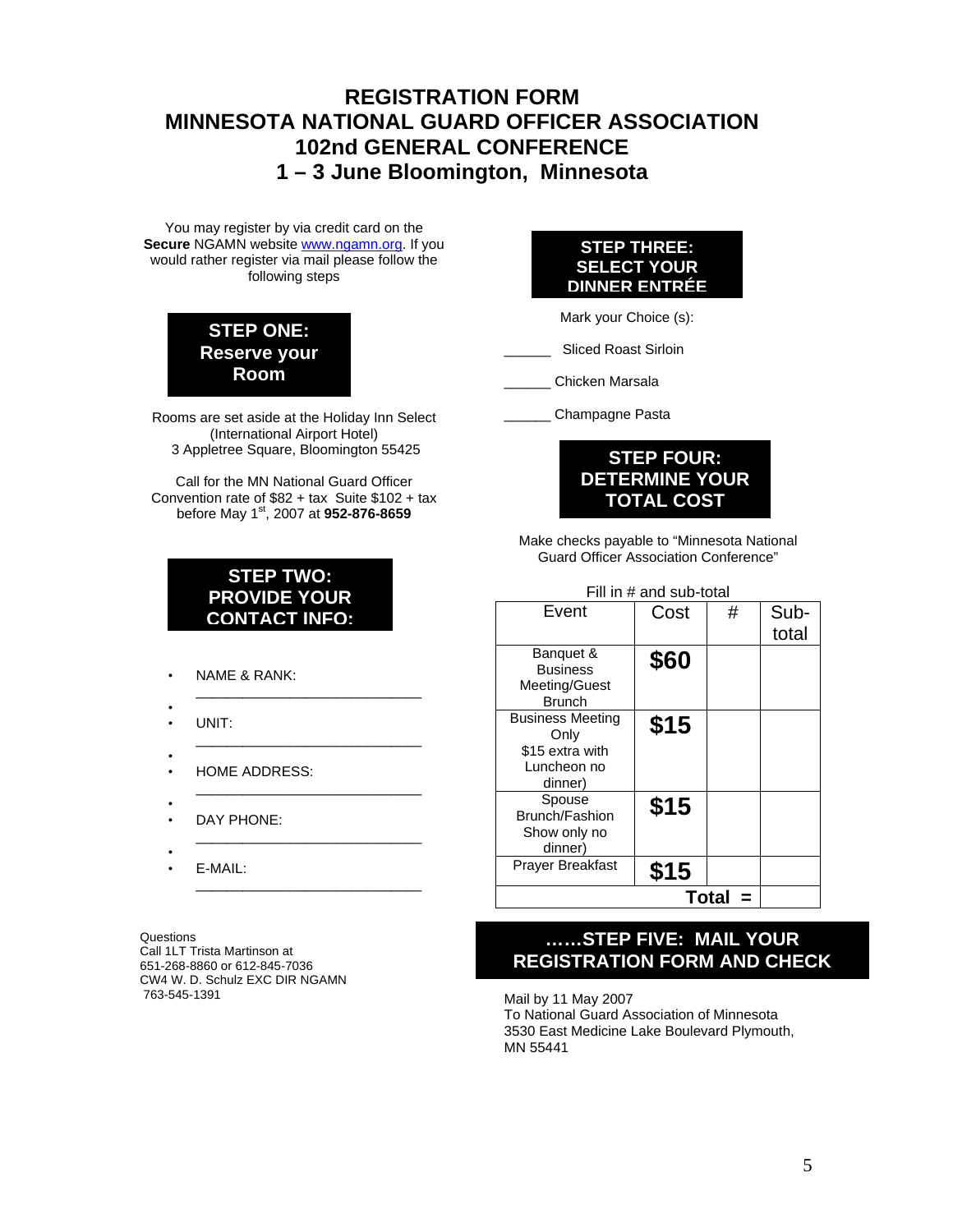## **REGISTRATION FORM (STATE ATTENDEES) 129TH NGAUS GENERAL CONFERENCE AND EXHIBITION AUGSUT 24-27, 2007 - SAN JUAN, PUERTO RICO**

| REGISTRATION CATEGORIES (Please check applicable category):                                                                                                                                                                                                                               |  |  |                                          |                       |  |  |  |  |  |  |
|-------------------------------------------------------------------------------------------------------------------------------------------------------------------------------------------------------------------------------------------------------------------------------------------|--|--|------------------------------------------|-----------------------|--|--|--|--|--|--|
| [ ] Full Conference Registrant (\$125)                                                                                                                                                                                                                                                    |  |  |                                          |                       |  |  |  |  |  |  |
| Rank (if applicable), Last Name, First Name, MI (Badge Name)                                                                                                                                                                                                                              |  |  | [ ] Delegate [ ] Retiree                 | (check if applicable) |  |  |  |  |  |  |
|                                                                                                                                                                                                                                                                                           |  |  |                                          |                       |  |  |  |  |  |  |
|                                                                                                                                                                                                                                                                                           |  |  |                                          |                       |  |  |  |  |  |  |
|                                                                                                                                                                                                                                                                                           |  |  |                                          |                       |  |  |  |  |  |  |
| [ ] Company Grade/Warrant Officer Mixer – 24 Aug [ ] Governor's Reception – 25 Aug<br>[ ] Spouse Luncheon - 26 Aug [ ] States Dinner - 27 Aug<br>(Please check events included in the registration fee that you will be attending)<br>[ ] Spouse/Guest Full Conference Registrant (\$125) |  |  |                                          |                       |  |  |  |  |  |  |
| [ ] Company Grade/Warrant Officer Mixer – 24 Aug [ ] Governor's Reception – 25 Aug<br>[ ] Spouse Luncheon - 26 Aug [ ] States Dinner - 27 Aug                                                                                                                                             |  |  |                                          |                       |  |  |  |  |  |  |
| (Badge Name)<br>Rank (if applicable), Last Name, First Name, MI                                                                                                                                                                                                                           |  |  |                                          |                       |  |  |  |  |  |  |
| (Please check events included in the registration fee that your spouse/guest will be attending)                                                                                                                                                                                           |  |  |                                          |                       |  |  |  |  |  |  |
| <b>Additional Ticketed Events (please check applicable categories):</b><br><b>Full Conference Registrant:</b>                                                                                                                                                                             |  |  | Spouse/Guest Full Conference Registrant: |                       |  |  |  |  |  |  |
| [ ] NGAUS Golf Tournament \$75.00 - 24 Aug                                                                                                                                                                                                                                                |  |  | [ ] NGAUS Golf Tournament \$75.00        |                       |  |  |  |  |  |  |
| $\lceil \,\rceil$ Fun Run<br>$$20.00 - 25$ Aug<br>$\lceil$ ] Fun Run<br>\$20.00                                                                                                                                                                                                           |  |  |                                          |                       |  |  |  |  |  |  |
| [ ] Retirees' Luncheon - 26 Aug (Retired NGAUS Members \$5 - all others \$25.00) [ ] Retirees' Luncheon                                                                                                                                                                                   |  |  |                                          | \$25.00               |  |  |  |  |  |  |
|                                                                                                                                                                                                                                                                                           |  |  |                                          |                       |  |  |  |  |  |  |
| ACCOMODATIONS:                                                                                                                                                                                                                                                                            |  |  |                                          |                       |  |  |  |  |  |  |
| Deposit Required to secure room \$100<br>Hotel Name: Caribe Hilton \$150 + tax                                                                                                                                                                                                            |  |  |                                          |                       |  |  |  |  |  |  |
| TRANSPORTATION: Airline ________________(Mil/Civ) ________Flt# ________ Arr Date_____                                                                                                                                                                                                     |  |  |                                          | Time                  |  |  |  |  |  |  |
|                                                                                                                                                                                                                                                                                           |  |  |                                          | Time                  |  |  |  |  |  |  |
| <b>Special Requests/Notes:</b>                                                                                                                                                                                                                                                            |  |  |                                          |                       |  |  |  |  |  |  |
|                                                                                                                                                                                                                                                                                           |  |  |                                          |                       |  |  |  |  |  |  |
| Total Amount due for registration fees & additional ticketed events<br>\$_                                                                                                                                                                                                                |  |  |                                          |                       |  |  |  |  |  |  |
| Mail registration, & additional ticketed event fee check and form to:<br>Walter D. Schulz 3530 East Medicine Lake Boulevard, Plymouth, MN 55441                                                                                                                                           |  |  |                                          |                       |  |  |  |  |  |  |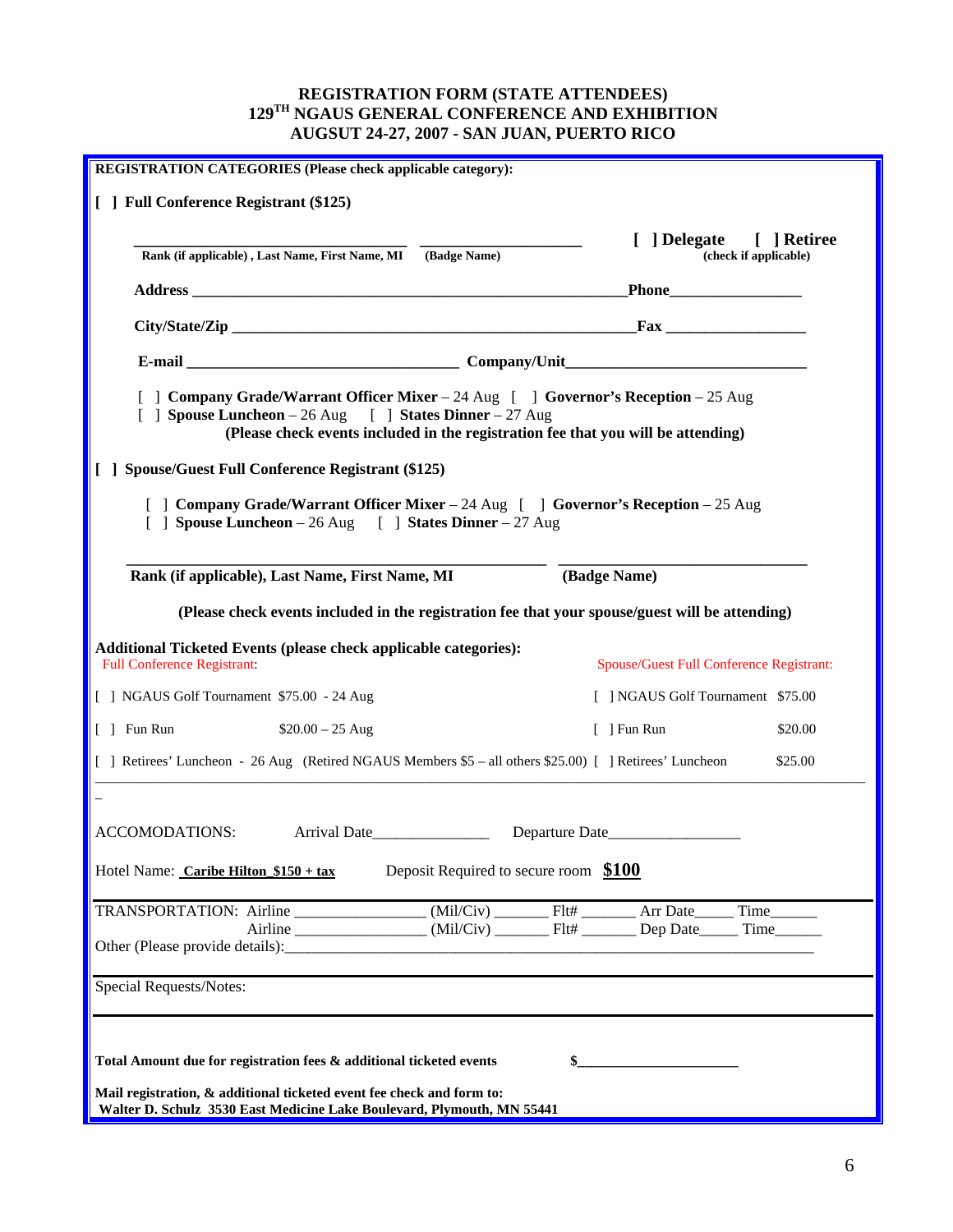#### **2007 Membership Enrollment Form**

National Guard Association of Minnesota 3530 East Medicine Lake Boulevard Plymouth, Minnesota 55441

|                                                                                                                                                                                 |         |         |         |         | Address and the state of the state of the state of the state of the state of the state of the state of the state of the state of the state of the state of the state of the state of the state of the state of the state of th |         |         |         |      |      |      |      |                 |  |
|---------------------------------------------------------------------------------------------------------------------------------------------------------------------------------|---------|---------|---------|---------|--------------------------------------------------------------------------------------------------------------------------------------------------------------------------------------------------------------------------------|---------|---------|---------|------|------|------|------|-----------------|--|
|                                                                                                                                                                                 |         |         |         |         | State <u>Zip</u> Zip                                                                                                                                                                                                           |         |         |         |      |      |      |      |                 |  |
|                                                                                                                                                                                 |         |         |         |         |                                                                                                                                                                                                                                |         |         |         |      |      |      |      |                 |  |
|                                                                                                                                                                                 |         |         |         |         |                                                                                                                                                                                                                                |         |         |         |      |      |      |      |                 |  |
|                                                                                                                                                                                 |         |         |         |         |                                                                                                                                                                                                                                |         |         |         |      |      |      |      |                 |  |
| Amount Due<br>(See table below) Make check payable to NGAMN send to address above                                                                                               |         |         |         |         |                                                                                                                                                                                                                                |         |         |         |      |      |      |      |                 |  |
| To pay by credit card, fill out the following: Circle credit card type: Master Card [] Visa []<br>Account Number Exp Date Exp Date Signature                                    |         |         |         |         |                                                                                                                                                                                                                                |         |         |         |      |      |      |      |                 |  |
|                                                                                                                                                                                 | $0 - 1$ | $0 - 2$ | $0 - 3$ | $0 - 4$ | $0 - 5$                                                                                                                                                                                                                        | $0 - 6$ | $0 - 7$ | $0 - 8$ | WO1  | CW2  | CW3  | CW4  | CW <sub>5</sub> |  |
| State:                                                                                                                                                                          | \$15    | \$15    | \$20    | \$30    | \$35                                                                                                                                                                                                                           | \$35    | \$40    | \$40    | \$15 | \$15 | \$20 | \$30 | \$30            |  |
| National:                                                                                                                                                                       | \$30    | \$45    | \$59    | \$72    | \$85                                                                                                                                                                                                                           | \$108   | \$123   | \$139   | \$26 | \$35 | \$46 | \$59 | \$73            |  |
| TOTAL                                                                                                                                                                           | \$45    | \$60    | \$79    | \$102   | \$120                                                                                                                                                                                                                          | \$143   | \$163   | \$179   | \$41 | \$50 | \$66 | \$89 | \$103           |  |
| Associate Member: \$10<br>For Active Officers, NGAUS Membership is \$1,000; State Life Membership \$250<br>For Retired Officers: NGAUS Life Member \$125 State Life Member \$50 |         |         |         |         |                                                                                                                                                                                                                                |         |         |         |      |      |      |      |                 |  |

"1<sup>st</sup> Brigade" LTC Ken Worde "RSG" 1LT Trista Martinson "Aviation" CW3 Steve Shoemaker<br>"Division/Separates "MAJ Kent Porter" "133 AW/HQ" Maj Paul Jacobsen "Troop CMD" LTC Tim Kojetin "Division/Separates "MAJ Kent Porter "133 AW/HQ" Maj Paul J<br>"148 FW" Lt Col Scott Chambers "Starc" CW5 Tom Novak "Warrant Officers" CW5 Tom Novak

**-----------------------------------------------------------------------------------------------------------------------------** 

" Retired" MAJ (ret) Carl Madsen

# **NGAMN CORPORATE MEMBERS AND SPONSERS**

**VISIT NGAMN.ORG for more information on our Corporate Sponsors**